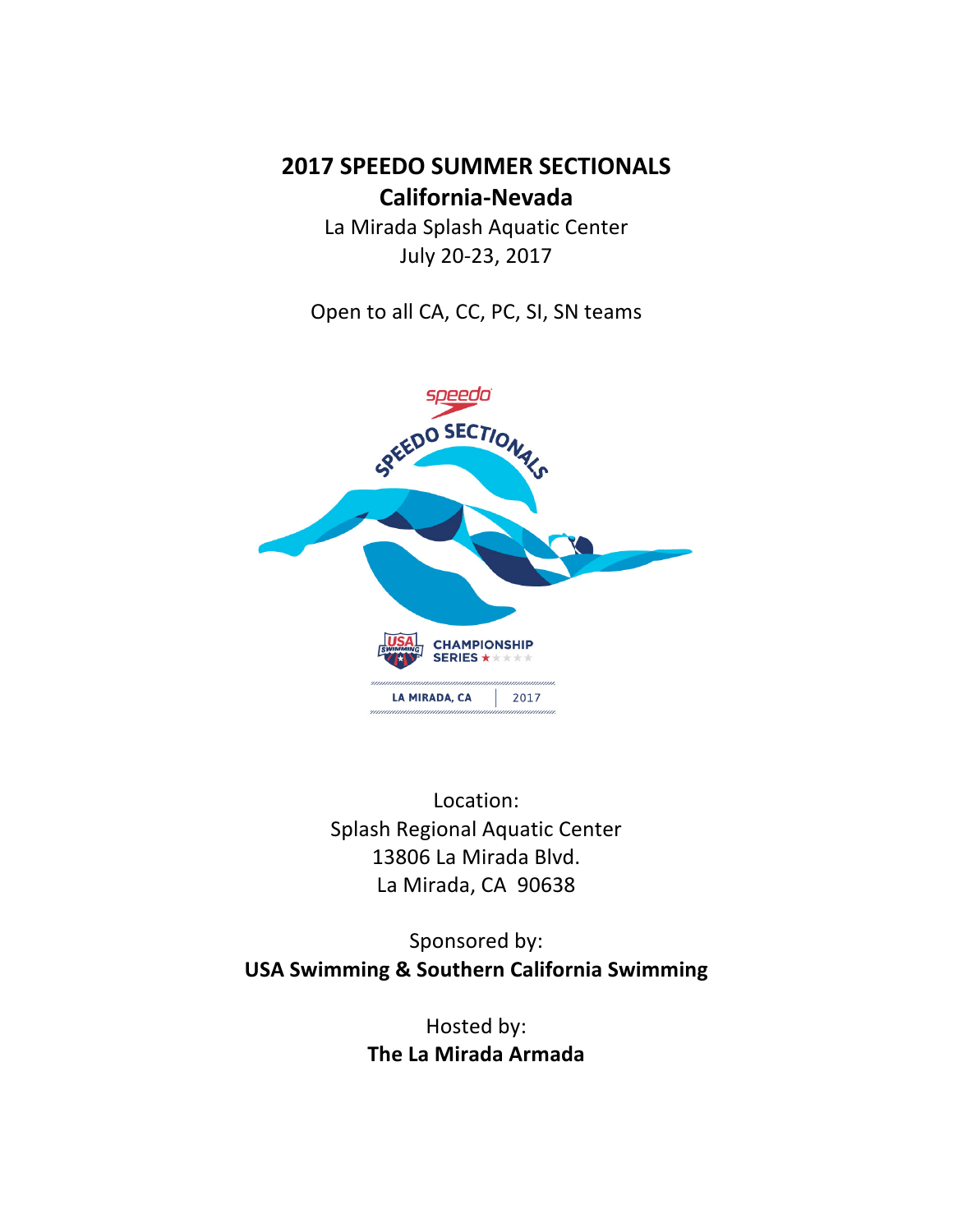| SANCTIONED BY: SOUTHERN CALIFORNIA SWIMMING/USA SWIMMING |                 |                                                    |                                                |                |  |  |
|----------------------------------------------------------|-----------------|----------------------------------------------------|------------------------------------------------|----------------|--|--|
| <b>SANCTION #S17-143</b>                                 |                 |                                                    | <b>Held Under the Sanction of USA Swimming</b> |                |  |  |
| <b>HOSTED BY: The La Mirada Armada</b>                   |                 |                                                    |                                                |                |  |  |
| DATES OF MEET: July 20-23, 2017                          |                 |                                                    | <b>HEATS &amp; FINALS</b>                      |                |  |  |
| <b>START TIMES:</b>                                      | <b>Prelims:</b> | Thur, Fri, Sat                                     | July 20, 21, 22                                | $9:00$ AM      |  |  |
|                                                          |                 | Sunday                                             | July 23                                        | 8:30 AM        |  |  |
|                                                          | Finals:         | Thur, Fri, Sat                                     | July 20, 21, 22                                | 5:00 PM        |  |  |
|                                                          |                 | Sunday                                             | July 23                                        | 4:00 PM        |  |  |
| <b>WARM UP TIMES:</b>                                    | <b>Prelims:</b> | Thur, Fri, Sat                                     | July 20, 21, 22                                | 7:00 / 7:50 AM |  |  |
|                                                          |                 | * Split Warm-up assigned: 7:00 - 7:50, 7:50 - 8:40 |                                                |                |  |  |
|                                                          |                 | Sunday                                             | July 23                                        | 7:00 AM        |  |  |
|                                                          |                 | * Single session warm-up                           |                                                |                |  |  |
|                                                          | <b>Finals:</b>  | Thur, Fri, Sat                                     | July 20, 21, 22                                | 3:30 PM        |  |  |
|                                                          |                 | Sunday                                             | July 23                                        | 2:30 PM        |  |  |

#### **ENTRIES DUE: DELIVERED by Wednesday, July 12, 2017 at 5:00 PM**

**OPEN TO: CA, CC, PC, SI, SN athletes.** 

POOL: La Mirada Splash Regional Aquatic Center, 13806 La Mirada Blvd., La Mirada, CA.

**DIRECTIONS:** From 5 Fwy South, exit Valley View, head north to Alondra, turn right to La Mirada Blvd., turn left; aquatic center on right. From 5 Fwy North, exit Beach Blvd., north to La Mirada Blvd., turn left; aquatic center on right.

PARKING: There will be reserved parking (permits issued and required) immediately adjacent to the pool for all team vans, officials, and coaches. There will be shuttle parking available for all other spectators at the Biola University multi-level parking garage across the street from the aquatic center (800 yds, 3 minute walk). The shuttles will be available every 5-10 min throughout the meet.

**COURSE:** Pool is outdoor, all deep 50-meter pool with 8 competition lanes; separate 25-yard, 8 lane warm up pool; Dual Colorado scoreboards. Course is 2 meters deep at start and 14' at turn end featuring new lane lines, starting blocks and touch pads at both the start and turn ends. The competition course has been certified in accordance with 104.2.2(C) on file with USA Swimming. Full snack bar available.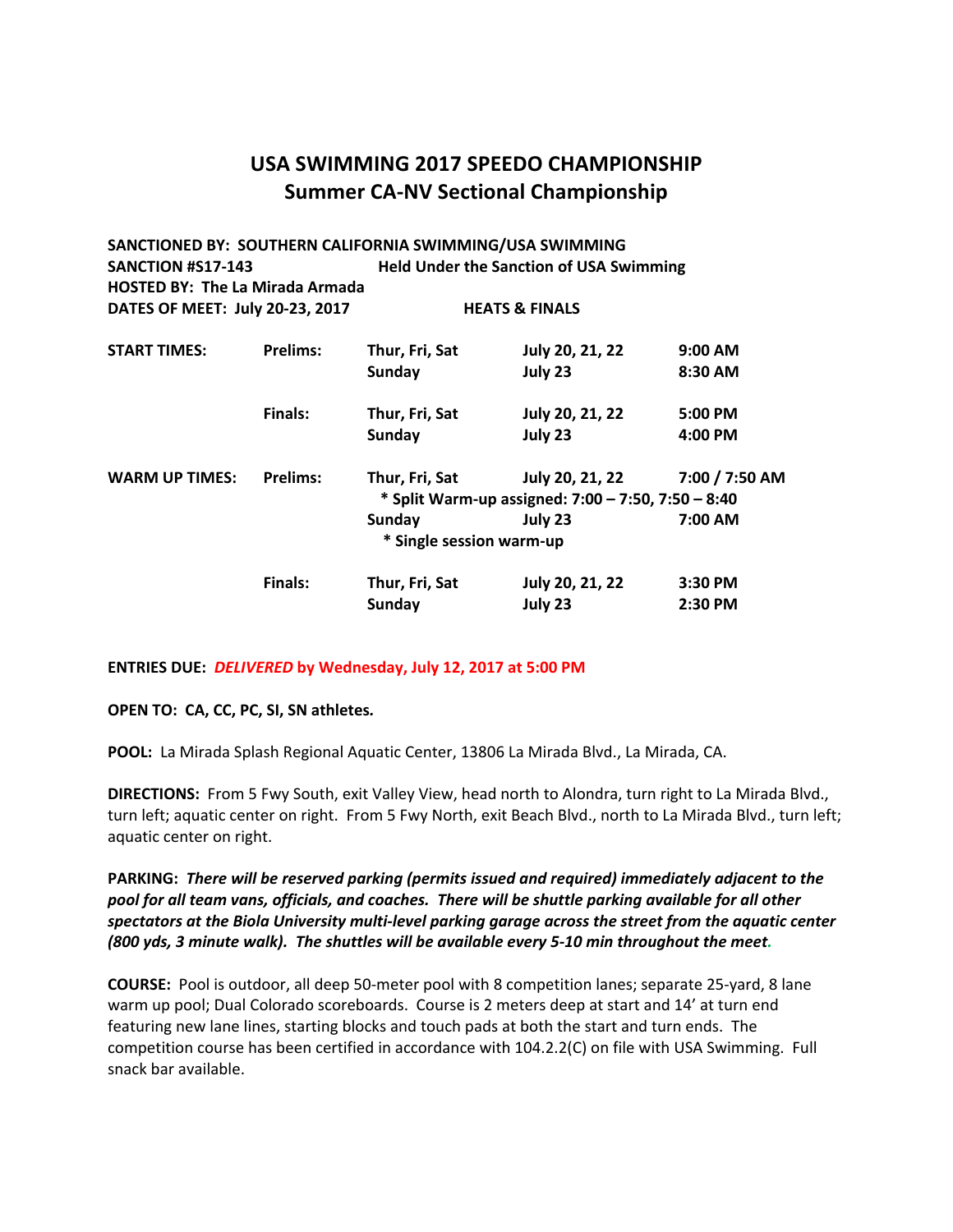**ELIGIBILITY:** Open to athletes in Central California, Pacific, Southern California, San Diego/Imperial, Sierra Nevada Swimming, who hold 2017 USA Swimming membership. Entries accepted by OME or team electronic entry **ONLY.** Relay-only swimmers MUST be included in the team electronic entry file. Please designate unattached swimmers 'UN'. All TEAMS must be 2017 registered and have 2017 approved team charters. On deck registration is NOT permitted. If an entering team is not 2017 registered, all swimmers must swim as unattached 'UN' at this meet and may not compete in relays.

**QUALIFYING TIMES:** must be achieved between **May 1, 2016 and July 12, 2017**. Long Course Meter (LCM) qualifying times will be seeded first, followed by Short Course Yard (SCY) qualifying times, then bonus LCM and bonus SCY times. Athletes may compete in no more than six (6) individual events (but may enter all events qualified). Swimmers may compete in no more than three (3) individual events per day. A swimmer with 5 or fewer qualifying times may enter one (1) additional bonus event (label "B" on entry) if he/she has achieved the listed bonus time standard.

**NEW** (no updates) entry times achieved 7/12/17-7/16/17 may be entered by the Meet Administrative Referee when submitted by email by MIDNIGHT 7/16/17 to armadaswimming@gmail.com. If a qualifying time is achieved in an event that the athlete has currently entered as a bonus event, he/she can use the qualifying time to enter that event and add an additional bonus event as long as he/she has five (5) or fewer total qualifying events.

**COACHES MEETING: 7:40 AM on Thursday**, July 20, 2017 in the coaches' hospitality room located at the north end of the administrative building La Mirada Regional Aquatic Center. A representative from each team must attend.

## **ENTRY INTO THE MEET**

**ENTRY:** All entries must be submitted and received electronically via USA Swimming OME or team electronic file. OME is the PREFERRED method of entry. Team electronic entry (non-OME) is to be sent via email with entry file and meet entry report as attachments to armadaswimming@gmail.com. **Please use the event file provided on the Southern California Swimming homepage link to 2017 Speedo Summer Sectionals. The electronic entry file must be accompanied by a printout (signed by the coach) including proof of times for all individual and relay events.** When entering electronically, "Y" or "L" must be indicated on proof-of-time sheet and bonus events must be indicated as "YB" or "LB" on proof-of-time sheet. For relays, accurately complete the Official Team Relay Entry form. All teams MUST submit the Meet Entry Recap sheet whether or not entering relays.

#### **ENTRY FEES:**

- \$11.00 per Individual Event
- \$10.00 per Swimmer surcharge must accompany team entry form (plus \$2.00/swimmer for OME entry)
- Relays: \$24.00 per relay team entered
- Relay only swimmers MUST be listed on team entry form and pay swimmer surcharges. Relay Only swimmers may NOT be deck entered.
- There are no refunds.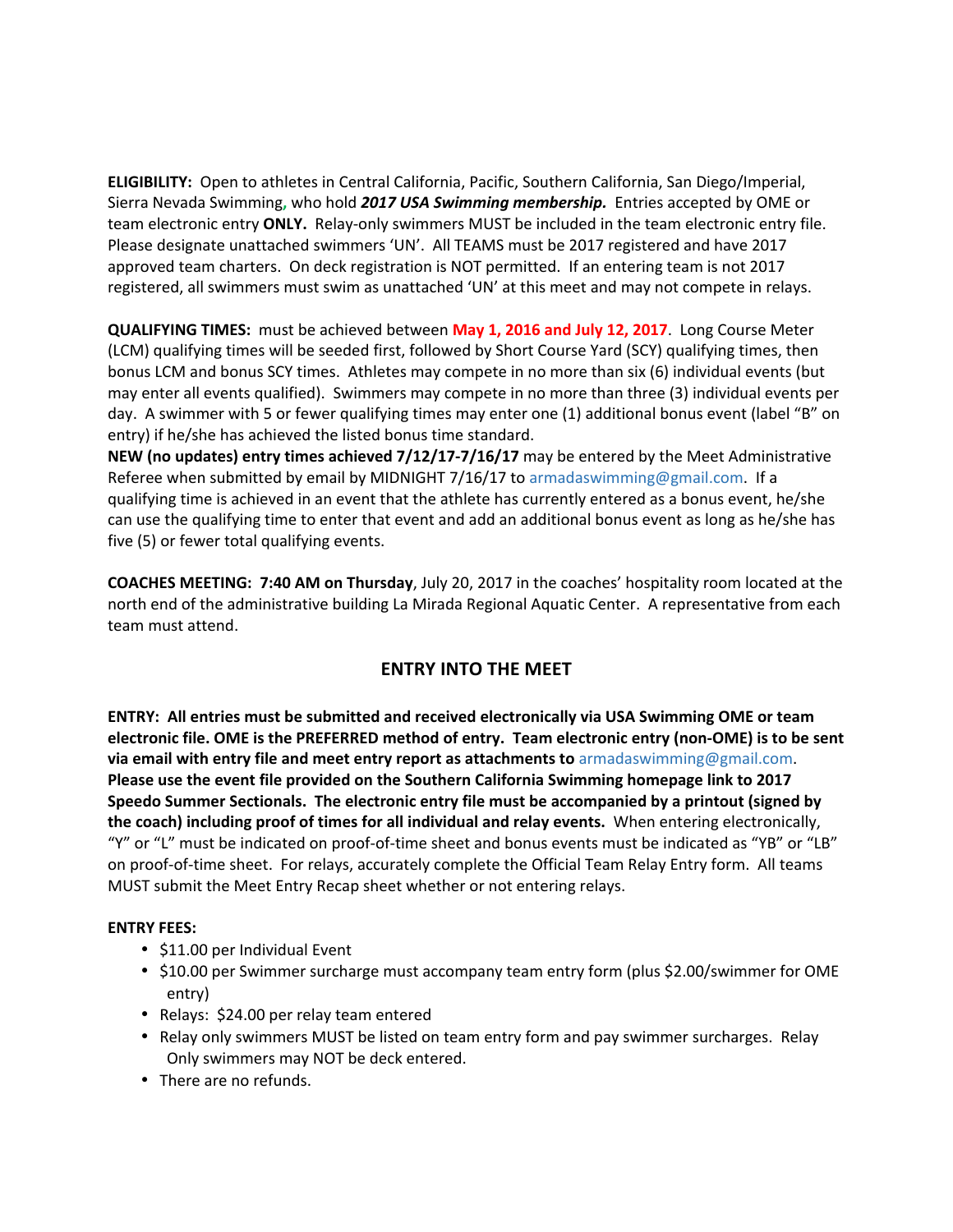• Time Trials: \$15.00 per event. *Limit of two (2) time trials for the meet.* 

For non-OME Team entries made via the internet (email), the team check must be postmarked WITHIN **48 HOURS OF THE EMAIL DATE STAMP.** 

Make checks payable to: Southern California Swimming (SCS) Mail with a copy of Entry Forms to: 2017 Speedo Sectionals c/o Alina de Armas 2724 Loraine Place Simi Valley, CA 93065

**ENTRIES CLOSE:** Entries must be received by Wednesday, July 12, 2017. Next day delivery service with tracking is recommended (ex: Fed Ex, UPS, or Airborne). You must sign for 'no signature required' on shipping label. Certified, registered, or special delivery mail - OR - delivery service (with tracking) requiring signature at time of delivery will be rejected. NEW entry times (no time updates) achieved  $7/12/17 - 7/16/17$  may be sent to armadaswimming@gmail.com by the Meet Administrative Referee where swum, no later than  $11:59$  PM on  $7/16/17$ .

### **RULES AND PROCEDURES**

**MEET REFEREE:** Meet Referee will be in charge of the meet. Any questions regarding the conduct of the meet should be made directly to that person.

**RULES:** USA Swimming Rules and National Championship procedures will govern. Meet entry times must be designated 'Y' for yards or 'L' for meters. The National Championship scratch procedures will be used for prelims and finals. In order, there will be a "C", "B" and "A" Final for all events except 800, 1500, and relays. All entered swimmers (including RELAY ONLY) must be on a team entry form. Positive check-in for the W1500 and M800 Freestyle is required by 9:00 AM Thursday; positive check-in for W800, M1500 and ALL Relays is required by the day's scratch deadline.

**RECORDING DEVICES & MEDIA NOTICE:** The use of audio-visual recording devices, including cell phones, is NOT permitted in the locker rooms, changing areas, or restrooms. Recording devices are not permitted behind the starting blocks during the starting sequence throughout the meet. This meet may be covered by the media, including photographs, video, web casting and other forms of obtaining images of athletes participating in the meet. Entry into this meet is acknowledgement and consent to this fact.

**DRONES:** Operation of a drone, or any other flying apparatus, is prohibited over the venue (pools, athlete/coach areas, and spectator areas) any time athletes, coaches, officials and/or spectators are present.

**SWIMWEAR:** Swimwear must conform to USA Swimming rule 102.8. Only swimsuits complying with FINA swimsuit specifications may be worn in any USA Swimming sanctioned or approved competition.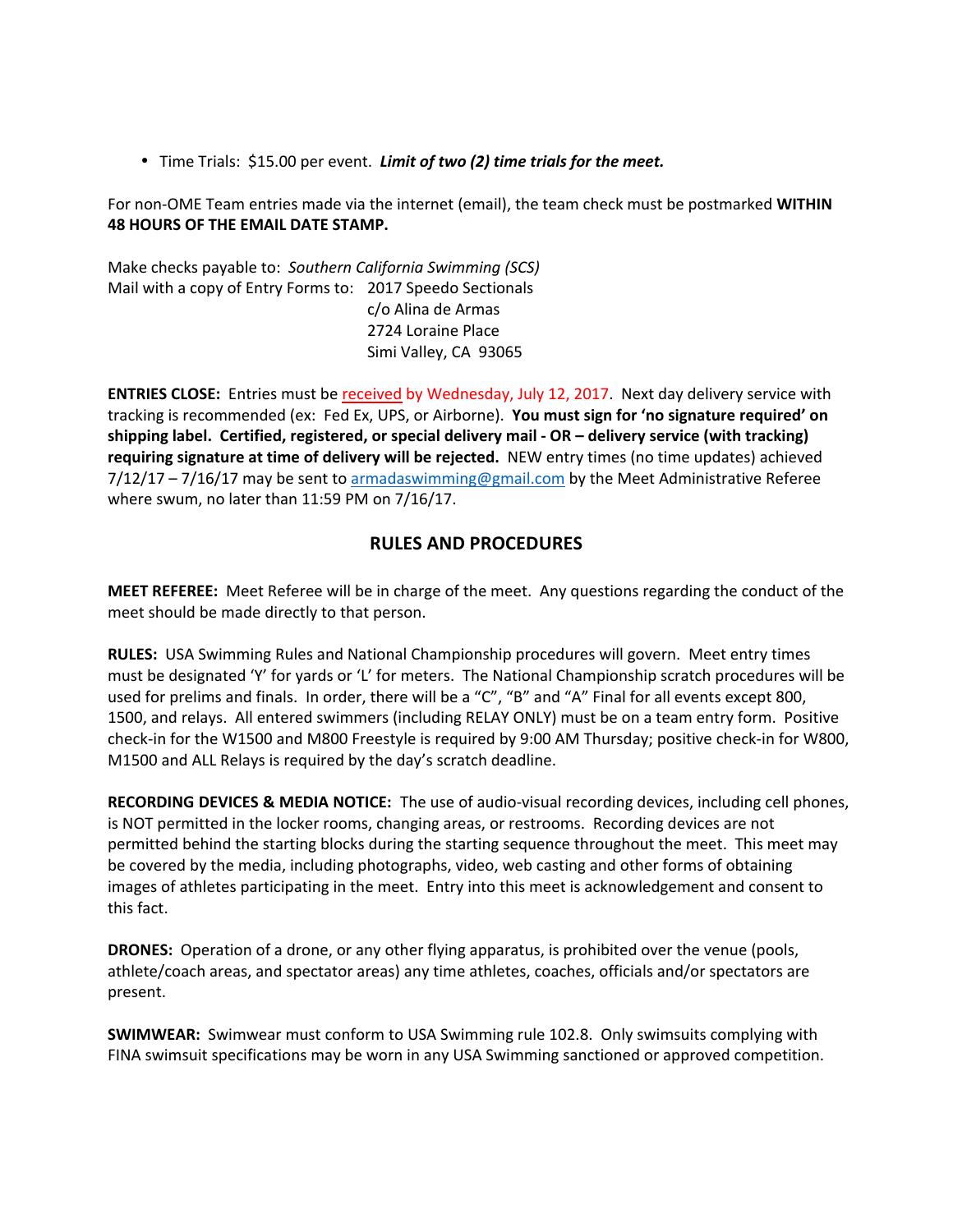#### **DECK CHANGES:** Deck changes are prohibited.

**RACING START CERTIFICATION:** Any swimmer entered in the meet must be certified by a USA Swimming member coach as being proficient in performing a racing start or must start each race from within the water. When unaccompanied by a member coach, it is the responsibility of the swimmer or swimmer's legal guardian to ensure compliance with this requirement.

**PROOF OF TIME:** This is a proof of time meet. The meet host will verify all entries against the USA Swimming SWIMS time database. An unverified entry time must be proven by the scratch deadline or the swimmer/relay team will be scratched from the event. Only swimmers/relay teams with verified times will be seeded. Entry times not proven by the scratch deadline shall be subject to the "Responsibility Clause" in USA Swimming Rules and Regulations (207.8.5A). **NOTE:** Proof of Time is required through SWIMS, the national times database, or recognized FINA competitions. Times must be achieved at (a) a USA Swimming sanctioned competition; (b) a USA Swimming observed competition; (c) a USA Swimming approved competition; or (d) a FINA approved competition. Times in this database are not meet entry, only proof of entered time.

**SCRATCH DEADLINES:** Scratch deadline for Thursday's events - 5:30 PM Wednesday. Scratches may be turned in at the pool OR submitted via email to armadaswimming@gmail.com. The scratch deadline is 5:30 PM on Thursday, Friday, and Saturday for the next day's events. A swimmer who fails to scratch and "no shows" a prelim or timed final event will be removed from all remaining events that day and must positive check in for all subsequent individual events. A swimmer who fails to scratch and "no shows" a final will be removed from the meet.

**POSITIVE CHECK IN:** Required for ALL relays by scratch deadline for the next day's events. Required for 800/1500 freestyle events. Women's 1500 Freestyle and Men's 800 Freestyle deadline: Thursday by 9:00 AM. Women's 800 Freestyle and Men's 1500 Freestyle deadline: Saturday 30 minutes after start of Finals to be seeded by time.

#### **SPECIAL NOTES:**

- 1. ALL preliminary heats will be swum fastest-to-slowest.
- 2. The 400 Freestyle and 400 IM will be swum alternating women's and men's heats. All prelim heats of the 400 free and 400 IM will be swum at the conclusion of the morning session. The **400 free and 400 IM finals will be swum in event order, as listed on the meet information form.**
- 3. The fastest heat of the women's 1500 (Event #3) will be swum on Thursday after the men's 100 Freestyle final (Event #2), and the fastest heat of the men's 800 (Event #8) will be swum after he men's 200 Breaststroke (Event #6). The remaining heats of women's 1500 and men's 800 will follow the National Championship seeding procedure. The second fastest heat of the Men's event will finish approximately one hour prior to the start of the evening warm-up session. All other heats of the women's 1500 and the men's 800 will be seeded back from that point, in descending order, alternating women / men.
- 4. The fastest heat of the women's 800 (Event #31) will be swum on Sunday after the men's 200 IM final (Event #30), and the fastest heat of the men's 1500 (Event #36) will be swim after the men's 50 Freestyle (Event #34). The remaining heats of women's 800 and men's 1500 will follow the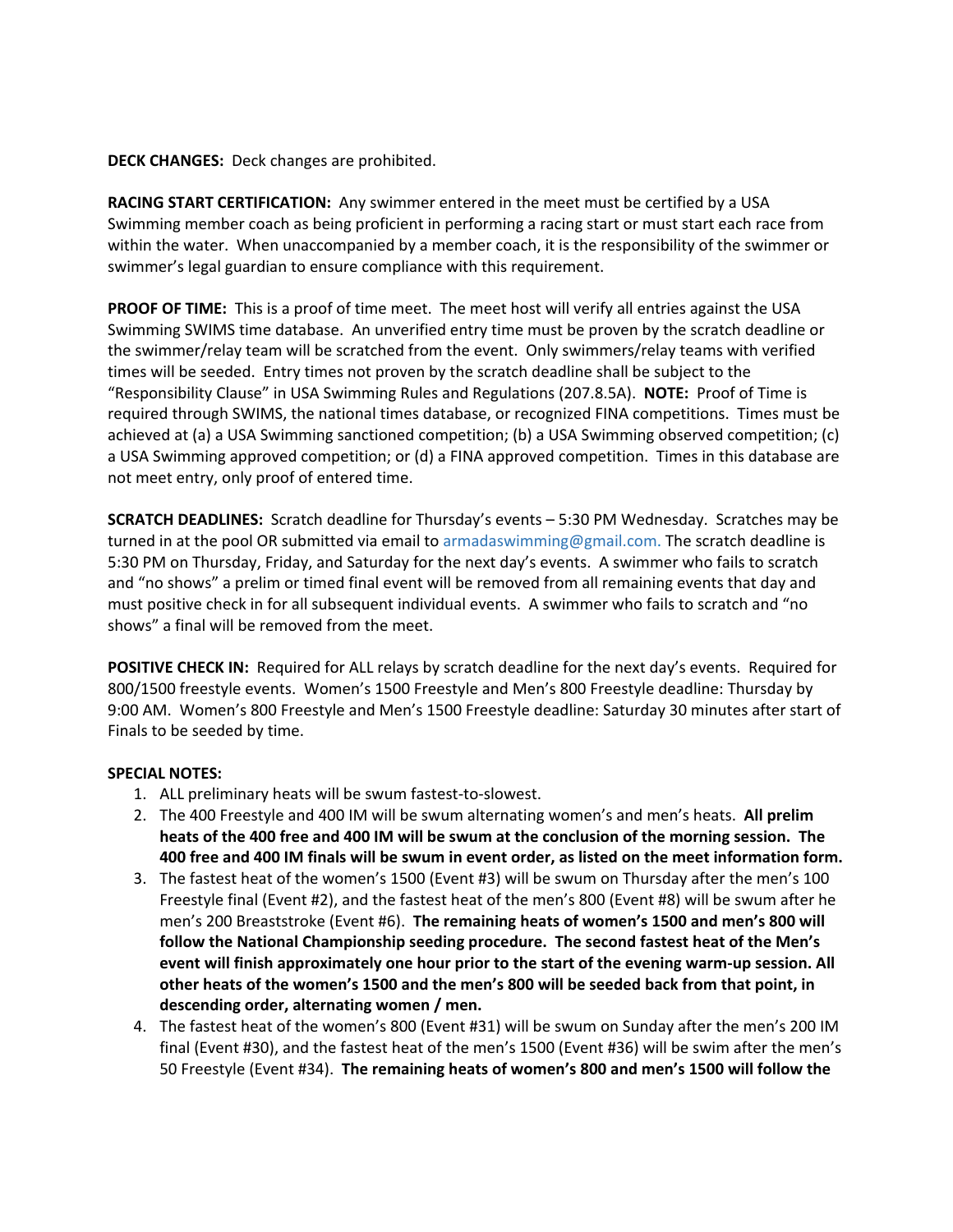National Championship seeding procedure. The second fastest heat of the men's event will finish approximately one hour prior to the start of the evening warm-up session. All other heats of the women's 800 and the men's 1500 will be seeded back from that point, in descending order, alternating women / men.

5. Based on entries, preliminary heats may be swum using "chase starts" from both ends of the pool OR in "A" and "B" flights. If flights, there will be 7 preliminary heats of each event in the "A" flight followed by a brief "practice start" break, followed by the "B" flight for the remaining heats. FLIGHT or "CHASE START" DECISIONS WILL BE ANNOUNCED MONDAY, July 17, 2017 by 5:00 PM at socalswim.org and by email to all entered teams.

**RELAYS:** A team may enter no more than two relay in each event. Relays must be pre-entered; relay times must be provable by team or aggregate. A swimmer may be used only once to prove a relay in each relay event. Relays must check in by the scratch deadline for the day swum. Relay Only swimmers must be listed on the team entry form. Relays will be contested at the end of Finals Friday through Sunday. Relays will be swum in the National format: fastest two heats of women (slow to fast), fastest two heats of men (slow to fast), remaining heats alternating women and men, fast to slow. There will be an option to swim the Medley Relay on Sunday at the conclusion of prelims (before the 800/1500 freestyle). Sunday afternoon relays will be swum fast to slow. Option must be declared by scratch deadline (5:30 PM) on Saturday.

#### **AWARDS:**

- Team awards: First through Third place in each division. Large, Medium, and Small Team Divisions will be based on the number of individual events entered by a team.
- High point award: The top Male and Female swimmer.
- Individual event awards: First through Eighth place.
- Awards presentation for each individual event will immediately follow the conclusion of each **individual final.** Presentation will be  $1<sup>st</sup>$  through  $3<sup>rd</sup>$ .
- Relays awards: First through third place. There will be no awards presentation for relays.
- Scoring to be as follows:  $32-28-27-26-25-24-23-22$ ,  $20-17-16-15-14-13-12-11$ ,  $9-7-6-5-4-3-2-1$ , relay scoring will have double the point value.
- Divisional scoring will be based on the 24 places; points earned will be applied towards team's score in the team's division. No tiered Scoring by Division.
- Coach of the Meet award: To be balloted on the final day of the meet during the preliminaries.

**TIME TRIALS:** Time Trials will be swum time permitting at the discretion of the Meet Referee. Time Trials  $(515.00$  per swim): Open to swimmers entered in the meet and limited to two  $(2)$  for the meet. Time Trials will run according to the National Championship Meet Procedures. Time Trials will begin after the conclusion of the preliminaries. The total number of individual events (regular and time trial) cannot exceed three for any day. Swimmers must provide their own timer and, if appropriate, lap counter. Time Trials will be opened to Relay Only swimmers **THAT actually swim in a relay.** Time Trial Sanction: #S17-144 held under the Sanction of USA Swimming.

**WARM UP: From 7:00-7:30 AM and from 7:50 – 8:20 AM in the morning warm-up sessions on** Thursday, Friday and Saturday, the competition pool will be open for general warm up (as assigned) –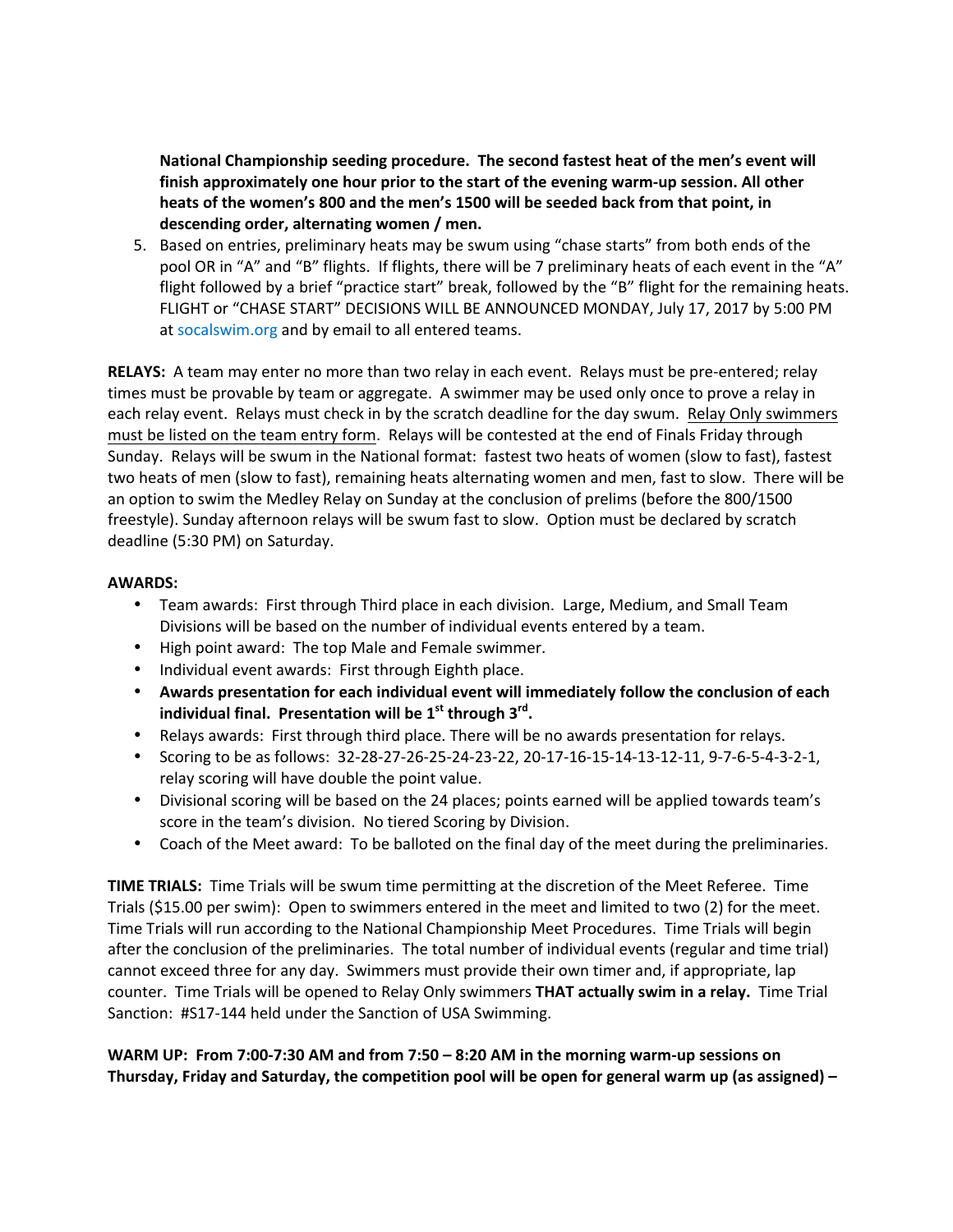NO DIVING. From 7:30-7:50 AM and from 8:20 to 8:40 AM, Lanes 1 & 8 will be designated for pushpace work; Lanes 2 & 7 will be sprint lanes, one-way from the blocks under USA Swimming member coach supervision. On Sunday the prelim warm-up session will be open for general warm-up from **7:00 - 8:00 AM. From 8:00-8:40 AM, Lanes 1 & 8 will be designated for push-pace work; Lanes 2 & 7**  will be sprint lanes. Practice starts only in the sprint lanes. Additional pace or sprint lanes may be **opened as needed by the meet referee.** No paddles, boards or fins will be allowed in the competition course. Warm-up pool: Lanes will be available for warm-up/cool down at all times  $-$  No Diving at any time. Marshals from the Armada will oversee all warm up areas.

LIFEGUARDS: The City of La Mirada certified Lifeguards will be on duty during the duration of the meet, including warm-up designated times.

**VENDORS:** An approved Speedo Merchandise Dealer will be on deck for all swimmer apparel and equipment needs. Additional vendors may be on deck at the discretion of the Meet Host.

**HOSPITALITY:** Will be provided to all working Officials and Coaches throughout the meet. Athlete hospitality will also be provided.

**CONCESSIONS:** A full service snack bar will be available throughout the meet.

#### **MEET RESULTS AND LIVE FEED: Meet results will be posted on Meet Mobile and a live feed video will** be streamed live at http://takeitlive.tv/liveswim/

**OFFICIALS:** This meet has been approved as an Officials Qualifying Meet (OQM) for N2 and N3 certification and recertification. Please see the Sectionals website for applications to officiate at this meet. Applications must be received by July 10, 2017 for consideration for assigned positions. Officials are required to attend an officials' briefing one hour prior to the start of each session. Applications to officiate will be available on the SCS and Western Zone websites. Please e-mail your application to:

Wes Jackert SCS Officials Chair

e-mail: wjackert@gmail.com

Application to Officiate:

https://www.socalswim.org/news/officials/2017/1/2/application-for-ca-nv-march-sectionalscarlsbad?rtn=%2Fnews%2Fofficials%3Fpage%3D1%26orderBy%3DArticle.ArticleDate%26sortDirection% 3D1

**REQUIRED NUMBER OF TIMERS:** Each team will be assigned lanes for timing based on the number of swimmers per session. Assignments will be **posted once the entries close.** 

**HOTEL INFORMATION:** Hotel information will be provided on the official meet websites. Links to the may be found on the Armada Swimming website, armadaswim.com, or the SCS website, socalswim.org. Please check the meet websites for available rates.

ADDITIONAL INFORMATION: Please contact the Meet Director, Karen Shipherd at kshipherd@rhcds.com or 310-213-9340.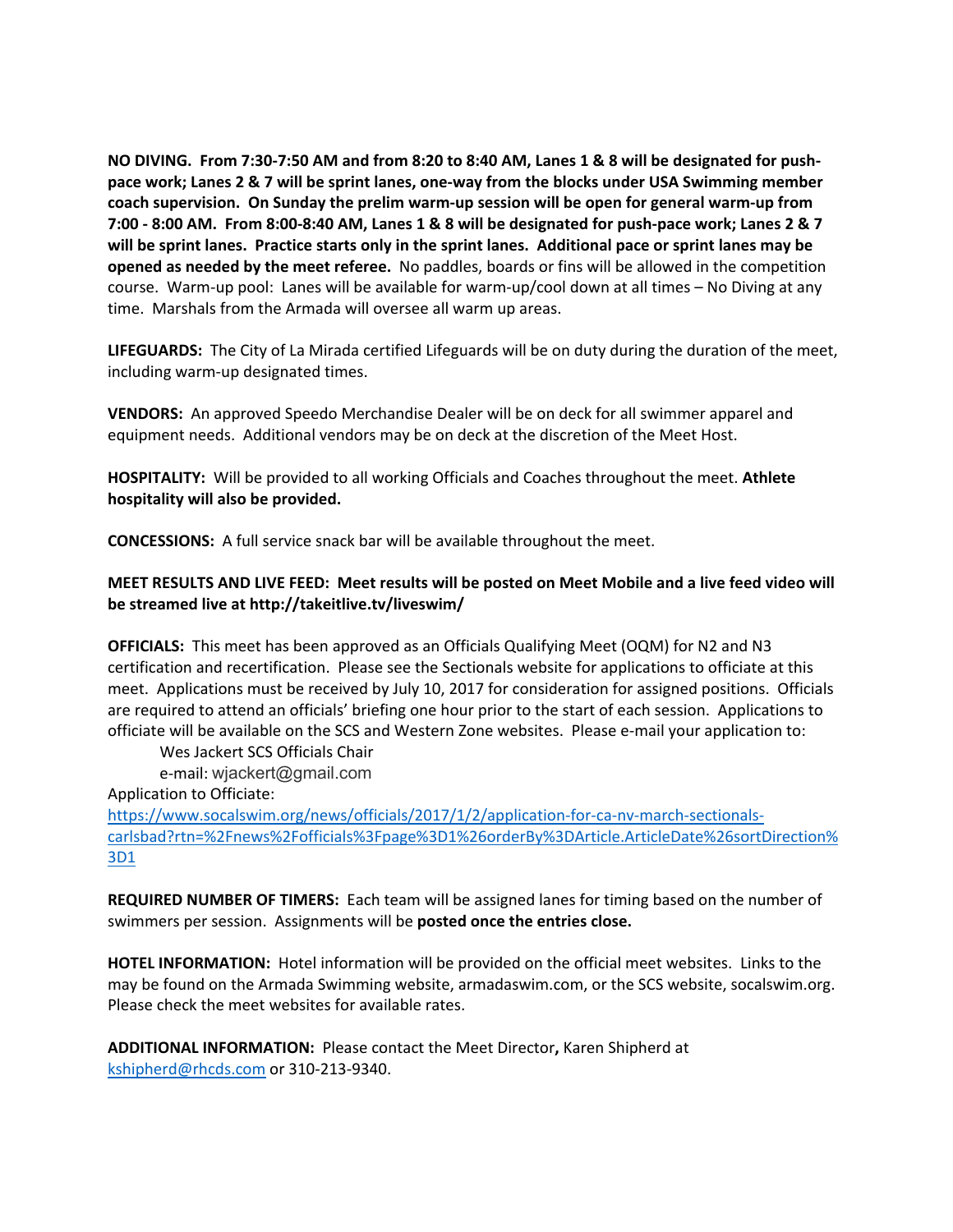IT IS UNDERSTOOD AND AGREED THAT USA SWIMMING SHALL BE FREE FROM ANY LIABILITIES AND **CLAIMS FOR DAMAGES ARISING BY REASON OF INJURIES TO ANYONE DURING THE CONDUCT OF THE MEET.**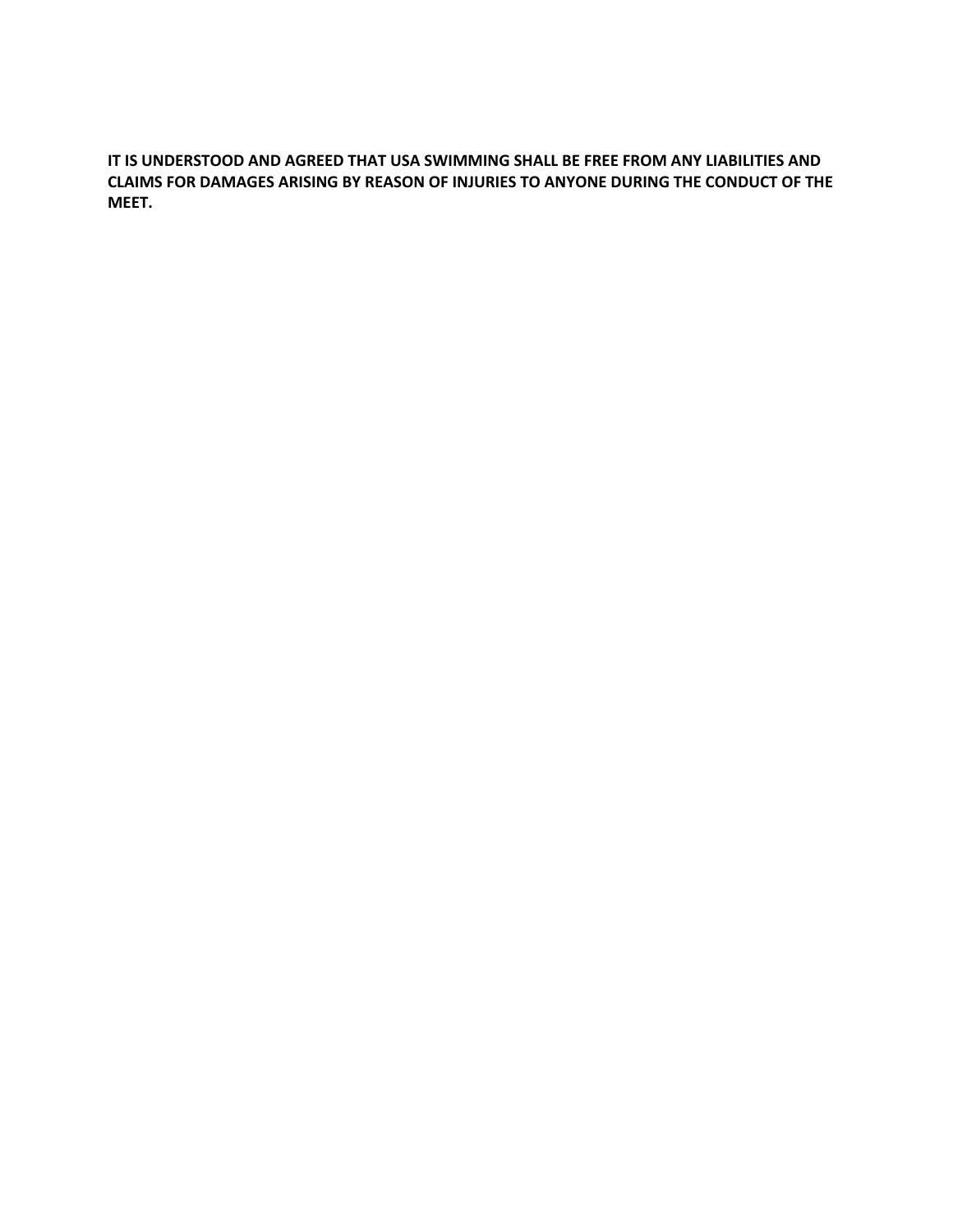### Order of Events - Long Course Meters

|         | Women                 |                               |                   |                              | Men                           |        |
|---------|-----------------------|-------------------------------|-------------------|------------------------------|-------------------------------|--------|
| Event # | Minimum<br>Time Yards | Minimum<br><b>Time Meters</b> | Event Description | Minimum<br><b>Time Yards</b> | Minimum<br><b>Time Meters</b> | Event# |
|         |                       |                               |                   |                              |                               |        |

|                                       | Thursday, July 20, 2017 - 9:00 AM Prelims |          |                  |         |         |    |
|---------------------------------------|-------------------------------------------|----------|------------------|---------|---------|----|
|                                       | 53.49                                     | 1:01.79  | 100 Freestyle    | 47.79   | 55.89   |    |
|                                       | 17:43.29                                  | 18:23.59 | *1500 Freestyle* |         |         |    |
|                                       | 2:25.09                                   | 2:49.19  | 200 Breaststroke | 2:09.89 | 2:33.39 |    |
| *800 Freestyle*<br>9:48.89<br>8:58.69 |                                           |          |                  |         |         |    |
|                                       | 2:08.89                                   | 2:26.59  | 200 Butterfly    | 1:55.79 | 2:14.09 | 10 |

|    | Friday, July 21, 2017 – 9:00 AM Prelims |         |                           |         |         |    |
|----|-----------------------------------------|---------|---------------------------|---------|---------|----|
| 11 | 1:55.29                                 | 2:13.19 | 200 Freestyle             | 1:45.59 | 2:02.59 | 12 |
| 13 | 4:33.39                                 | 5:17.89 | **400 Individual Medlev** | 4:11.19 | 4:52.19 | 14 |
| 15 | 58.99                                   | 1:08.99 | 100 Backstroke            | 53.49   | 1:03.09 | 16 |
| 17 | 3:41.09                                 | 4:10.89 | 400 Freestyle Relay       | 3:19.9  | 3:47.99 | 18 |

|    | Saturday, July 22, 2017 - 9:00 AM Prelims |         |                     |         |         |    |
|----|-------------------------------------------|---------|---------------------|---------|---------|----|
| 19 | 2:07.19                                   | 2:27.99 | 200 Backstroke      | 1:55.89 | 2:16.09 | 20 |
| 21 | 5:08.79                                   | 4:39.79 | **400 Freestyle**   | 4:46.59 | 4:20.09 | 22 |
| 23 | 1:07.39                                   | 1:18.39 | 100 Breaststroke    | 59.89   | 1:10.79 | 24 |
| 25 | 58.19                                     | 1:06.89 | 100 Butterfly       | 52.69   | 1:00.59 | 26 |
|    | 7:58.49                                   | 9:03.89 | 800 Freestyle Relay | 7:15.69 | 8:16.09 | 28 |

|                                                | Sunday, July 23, 2017 - 8:30 AM Prelims                           |         |                  |         |         |    |
|------------------------------------------------|-------------------------------------------------------------------|---------|------------------|---------|---------|----|
| 29                                             | 1:57.09<br>2:09.29<br>200 Individual Medley<br>2:30.79<br>2:17.39 |         | 30               |         |         |    |
| 31                                             | 10:39.39                                                          | 9:36.39 | *800 Freestyle*  |         |         |    |
| 33<br>24.59<br>28.59<br>50 Freestyle           |                                                                   | 22.09   | 25.89            | 34      |         |    |
| 36<br>*1500 Freestyle*<br>17:13.39<br>16:41.59 |                                                                   |         |                  |         |         |    |
| 37                                             | 4:06.29                                                           | 4:39.69 | 400 Medley Relay | 3:40.69 | 4:11.39 | 38 |

\***1500 and 800 Event order is the Finals Session order**. In Prelims, the 1500 and 800 heats **EXCEPT** for the FASTEST 8 checked in athletes will swim at the end of the session, fast to slow alternating Women and Men.

\*\*400 IM and 400 Freestyle Event order is the Finals Session order. Friday: Prelim heats of the 400 IM will swim AFTER the 100 Backstroke. Saturday: Prelim heats of the 400 Freestyle will swim AFTER the 100 Butterfly. Fast to slow alternating Women and Men.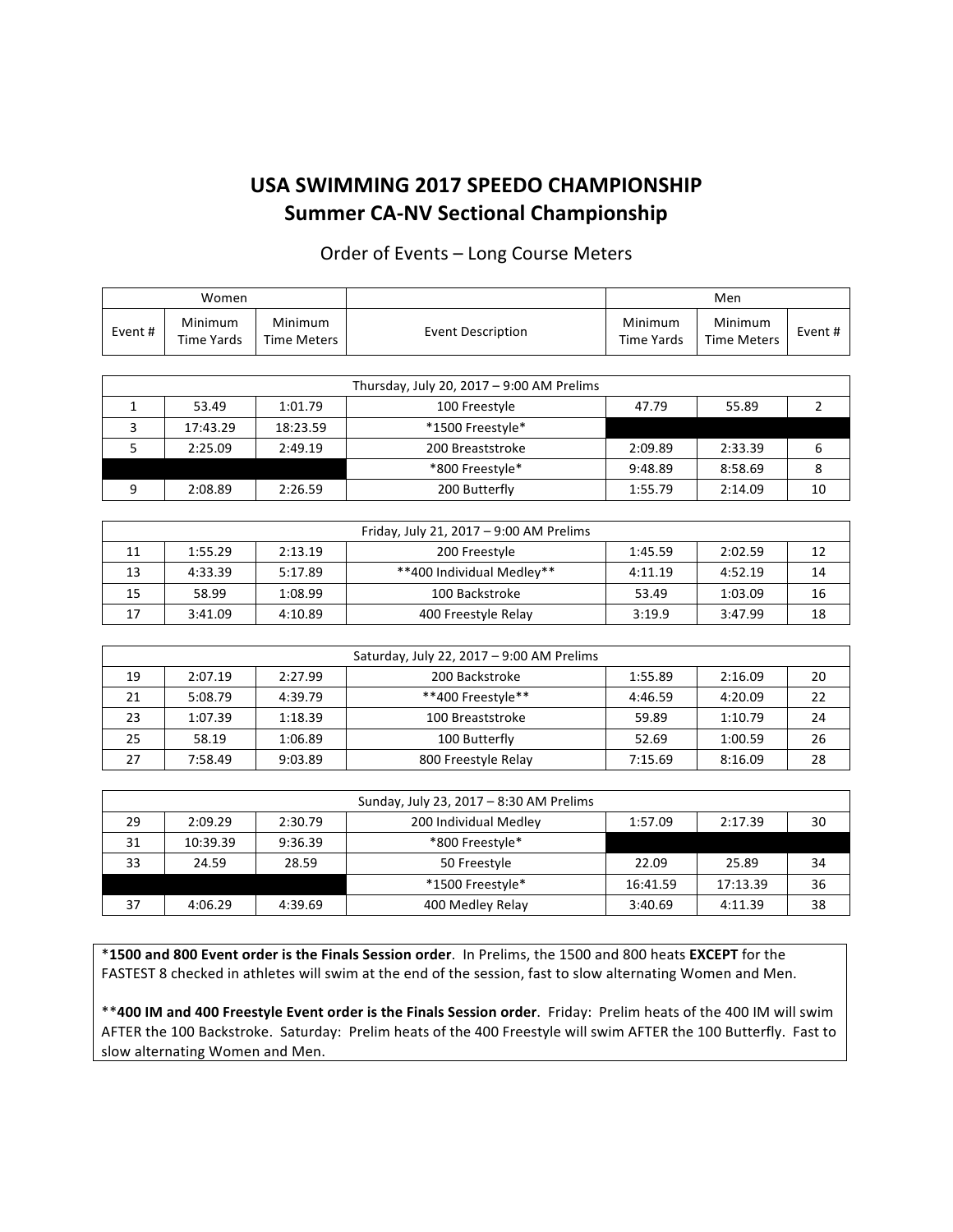| <b>WOMEN</b> |               |                       | <b>MEN</b> |               |  |
|--------------|---------------|-----------------------|------------|---------------|--|
| Yards        | <b>Meters</b> | <b>EVENT</b>          | Yards      | <b>Meters</b> |  |
| 25.29        | 29.19         | 50 Freestyle          | 22.79      | 26.39         |  |
| 54.59        | 1:02.59       | 100 Freestyle         | 48.79      | 56.89         |  |
| 1:57.39      | 2:04.69       | 200 Freestyle         | 1:47.49    | 2:04.89       |  |
| 5:13.09      | 4:42.49       | 400/500 Freestyle     | 4:49.69    | 4:22.89       |  |
| 10:48.29     | 9:43.19       | 800/1000 Freestyle    | 9:59.69    | 9:03.59       |  |
| 17:56.49     | 18:42.89      | 1500/1650 Freestyle   | 16:54.29   | 17:36.79      |  |
| 1:00.19      | 1:10.29       | 100 Backstroke        | 54.29      | 1:04.09       |  |
| 2:09.29      | 2:30.79       | 200 Backstroke        | 1:57.69    | 2:18.89       |  |
| 1:08.49      | 1:19.49       | 100 Breaststroke      | 1:00.79    | 1:11.89       |  |
| 2:28.69      | 2:51.49       | 200 Breaststroke      | 2:11.69    | 2:35.29       |  |
| 59.79        | 1:08.19       | 100 Butterfly         | 53.69      | 1:01.99       |  |
| 2:10.89      | 2:29.09       | 200 Butterfly         | 1:57.89    | 2:16.39       |  |
| 2:12.89      | 2:32.29       | 200 Individual Medley | 1:58.69    | 2:19.29       |  |
| 4:40.59      | 5:21.29       | 400 Individual Medley | 4:13.49    | 4:56.69       |  |

# **BONUS TIME STANDARDS**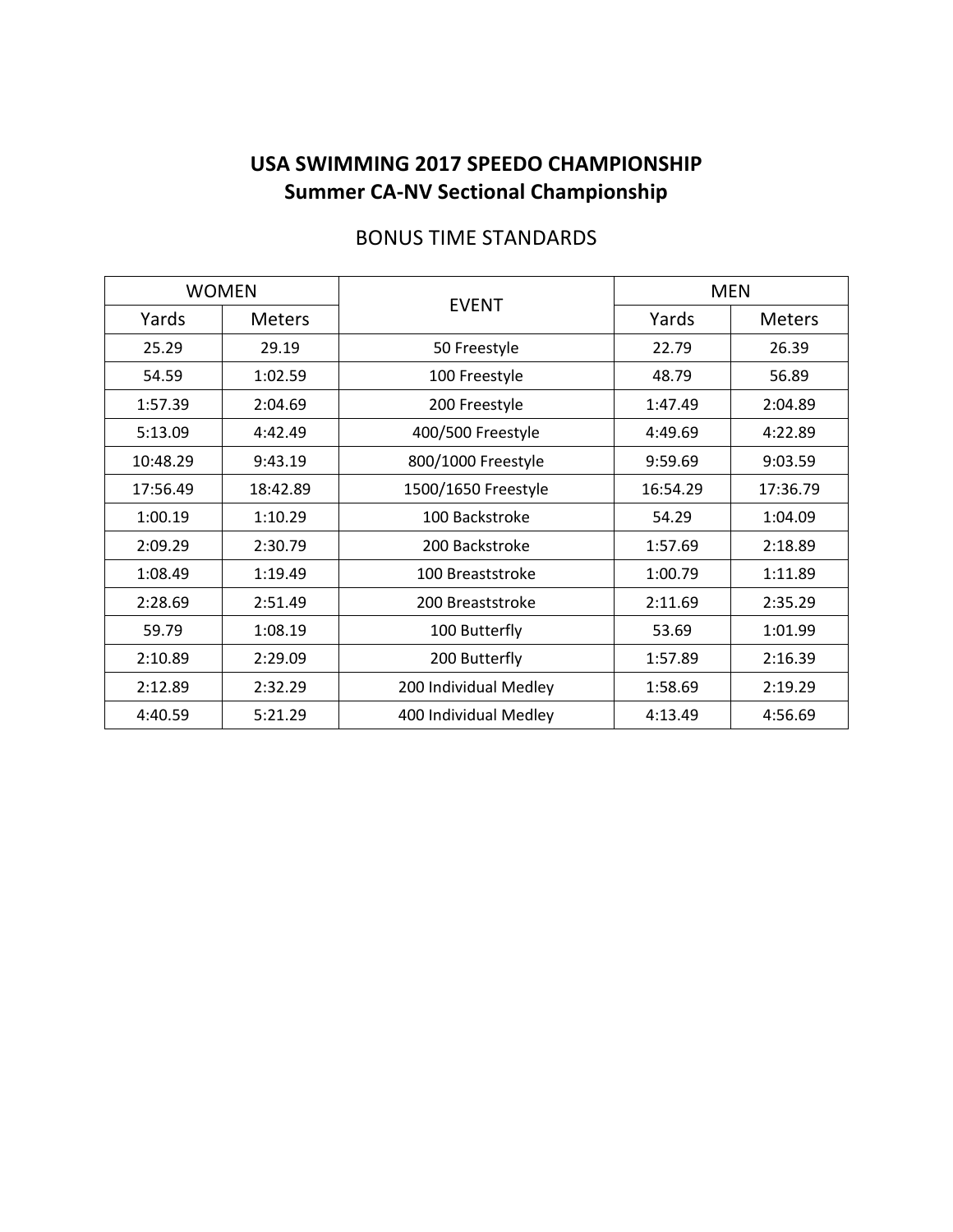July 20-23, 2017 La Mirada, California

## **TEAM INFORMATION SHEET**

| Team Name:                                              |  |
|---------------------------------------------------------|--|
| LSC:                                                    |  |
| Head Coach:                                             |  |
| Asst. Coach:                                            |  |
| Asst. Coach:                                            |  |
| <b>Team Address:</b>                                    |  |
|                                                         |  |
|                                                         |  |
| Email:                                                  |  |
| Phone:                                                  |  |
| Fax:                                                    |  |
| Where is team staying                                   |  |
| for this meet?                                          |  |
|                                                         |  |
| Team Cell Phone:                                        |  |
| <b>Hotel Phone:</b>                                     |  |
| Total number of 2017                                    |  |
| <b>USA Swimming Certified</b><br>Coaches in Attendance: |  |
|                                                         |  |

Please complete this form and submit it with your entries. Thank you.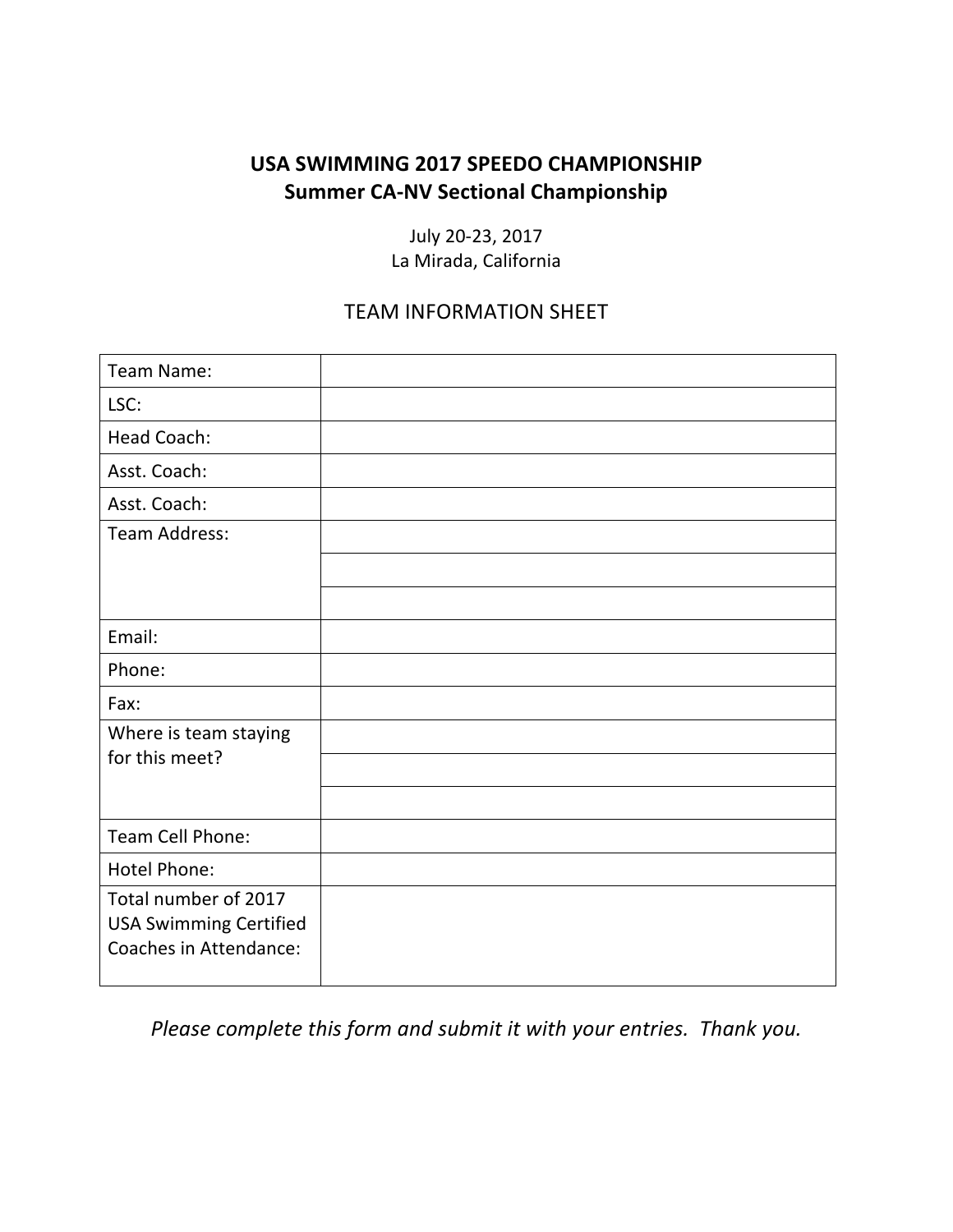## RELAY ENTRY AND PROOF OF TIME

|  | × |
|--|---|

USA Swimming Code: \_\_\_\_\_\_\_\_\_\_

For each relay team listed, list the qualifying time that can be proven for each team, team time or aggregate, and the swimmers' names and times. The named swimmers may be Relay Only members. A swimmer may be listed once per relay event. Any swimmer listed on the Official Team Entry may compete on any entered relay team. An aggregate relay entry time must include the individual times of all four swimmers.

| Event 15: Women's 400 Meter Freestyle Relay | Time Standard: 4:10.89M/3:41.09Y |
|---------------------------------------------|----------------------------------|
| Relay A Entry Time:                         | Relay B Entry Time:              |
| 1.                                          | 1.                               |
|                                             | 2.                               |
| 3.                                          | 3.                               |
| 4.                                          | 4.                               |

| Event 16: Men's 400 Meter Freestyle Relay | Time Standard: 3:17.99M/3:19.69 Y |
|-------------------------------------------|-----------------------------------|
| Relay A Entry Time:                       | Relay B Entry Time:               |
|                                           | 1.                                |
|                                           | 2.                                |
| 3.                                        | 3.                                |
| -4.                                       | 4.                                |

| Event 25: Women's 800 Meter Freestyle Relay | Time Standard: 9:03.89M/7:58.49Y |
|---------------------------------------------|----------------------------------|
| Relay A Entry Time:                         | Relay B Entry Time:              |
|                                             | 1.                               |
| 2.                                          | 2.                               |
| 3.                                          | 3.                               |
| 4.                                          | -4.                              |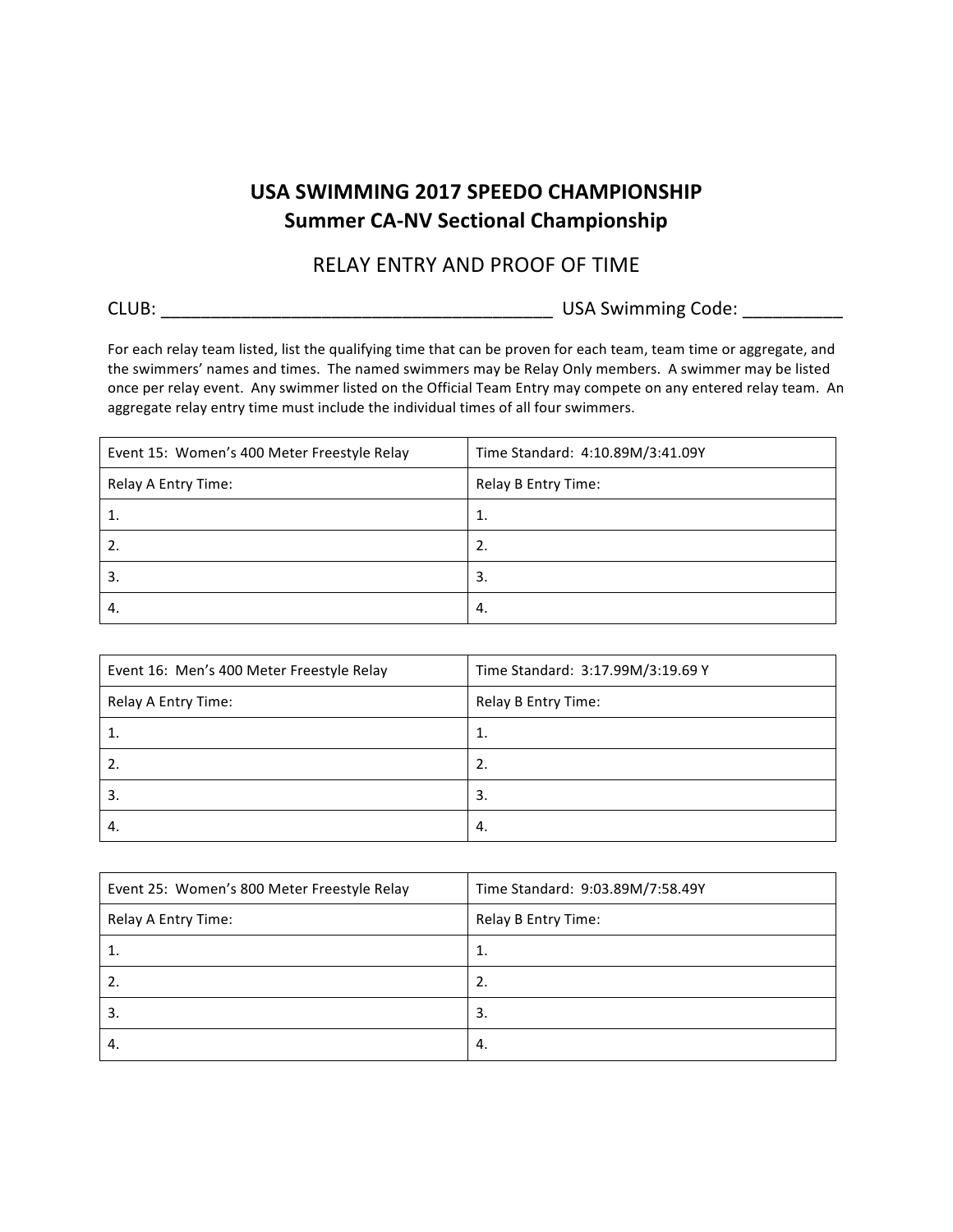| Event 26: Men's 800 Meter Freestyle Relay | Time Standard: 8:16.09M/7:15.69Y |  |
|-------------------------------------------|----------------------------------|--|
| Relay A Entry Time:                       | Relay B Entry Time:              |  |
| 1.                                        | 1.                               |  |
|                                           | 2.                               |  |
| 3.                                        | 3.                               |  |
| 4.                                        | 4.                               |  |

| Event 33: Women's 400 Meter Medley Relay | Time Standard: 4:39.69M/4:06.29Y |  |
|------------------------------------------|----------------------------------|--|
| Relay A Entry Time:                      | Relay B Entry Time:              |  |
|                                          | 1.                               |  |
| $\overline{2}$                           | 2.                               |  |
| 3.                                       | 3.                               |  |
| -4.                                      | 4.                               |  |

| Event 34: Men's 400 Meter Medley Relay | Time Standard: 4:11.39M/3:40.69Y |  |
|----------------------------------------|----------------------------------|--|
| Relay A Entry Time:                    | Relay B Entry Time:              |  |
| ι.                                     | 1.                               |  |
| 2.                                     | 2.                               |  |
| 3.                                     | 3.                               |  |
| -4.                                    | 4.                               |  |